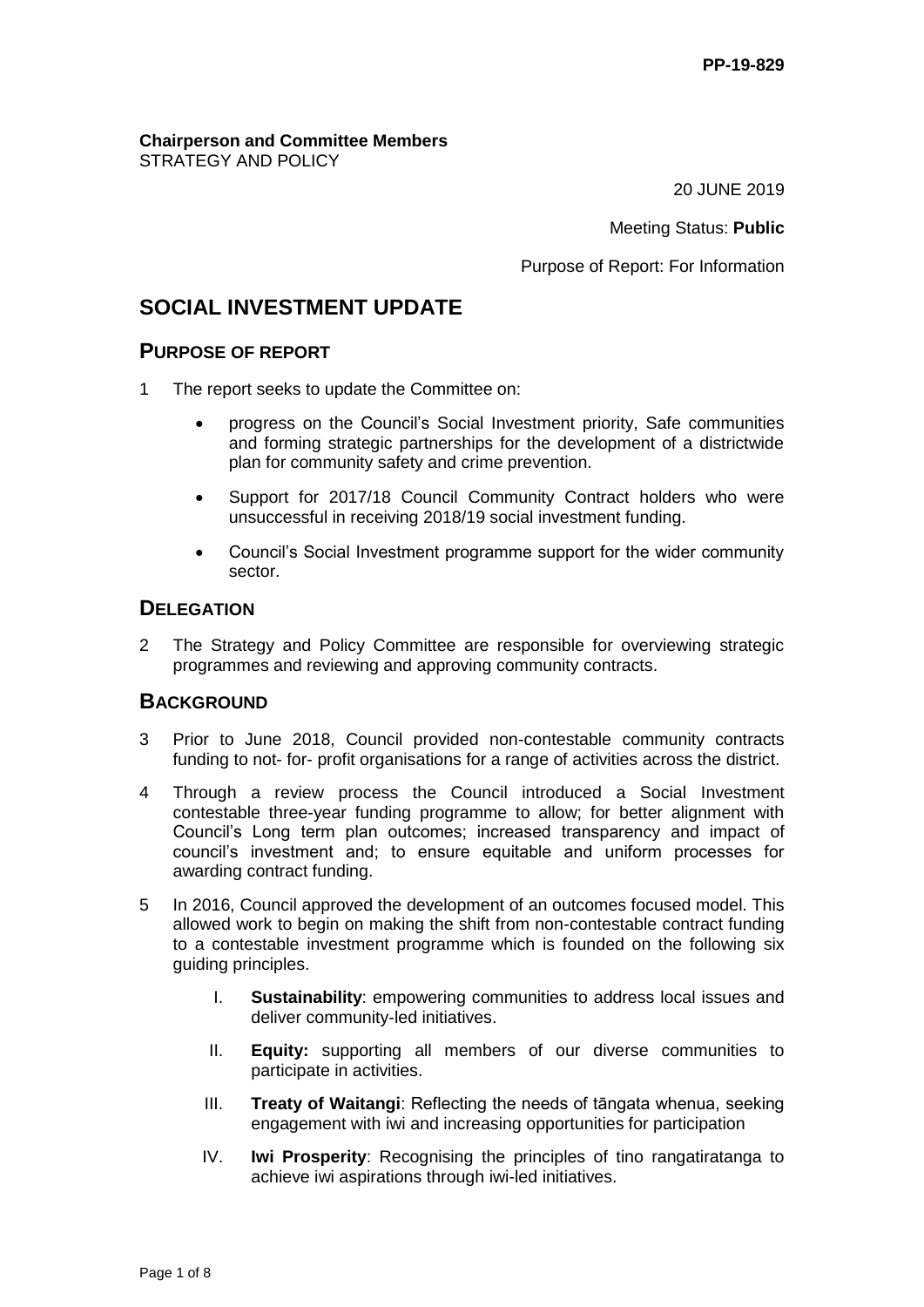- V. **Valuing community and volunteer contributions:** Recognising the contribution of volunteers and diversity across community groups
- VI. **Partnership and Collaboration:** Seeking to form and support partnerships focussed on outcomes, encouraging organisations to work together creatively to respond to community needs.
- 6 Priorities were also set to guide the Council's Social Investment funding. The three priorities were established through the work and expertise of an advisory group before being adopted by the Council. The priorities are:
	- **Connected Communities:** Our people are connected, empowered and feel part of a community
	- **Safe Communities:** Our communities are safe places and community and neighbourhood safety is strategic and joined up
	- **A Capable Sector:** Our community and social sector is capable, effective and resilient
- 7 In June 2018, eight programmes of work (nine organisations) were awarded social investment programme funding for three years across the Connected Communities and a Capable Sector priority areas however, the Safer Communities priority funding was not awarded during the contestable funding process.
- 8 At the time of allocating funding, Council agreed that a collaborative, and strategic approach towards achieving Safe Communities be undertaken by staff as significant progress on this priority had already commenced with local Police and the community. An update on activities is provided in the following section of this report.
- 9 It is important to note that Council decided that \$88,000 would remain noncontestable to allow for service provision of emergency transport and beach lifeguard services and that this would be reviewed at a later time. Since June 2018, the Government has announced increased financial support for emergency services which may impact funding level requirements from local sources. A watching brief on Government funding impacts is in place which will inform a review of Council's support for these essential services.

# **UPDATES**

10 The following section covers three areas in relation to the Social Investment programme. It provides an update on Council's collaborative approach to address community safety, community sector training and development opportunities and tailored support for community organisations who were unsuccessful in securing funding through Council's Social Investment.

# Community Safety

- 11 Safer communities, community resilience and preventing crime are significant outcomes for Kāpiti communities. In June 2018, Council agreed to allocate funding over three years to support community safety.
- 12 In recent times, a number of factors have contributed to Council's increased active involvement in community safety, this includes: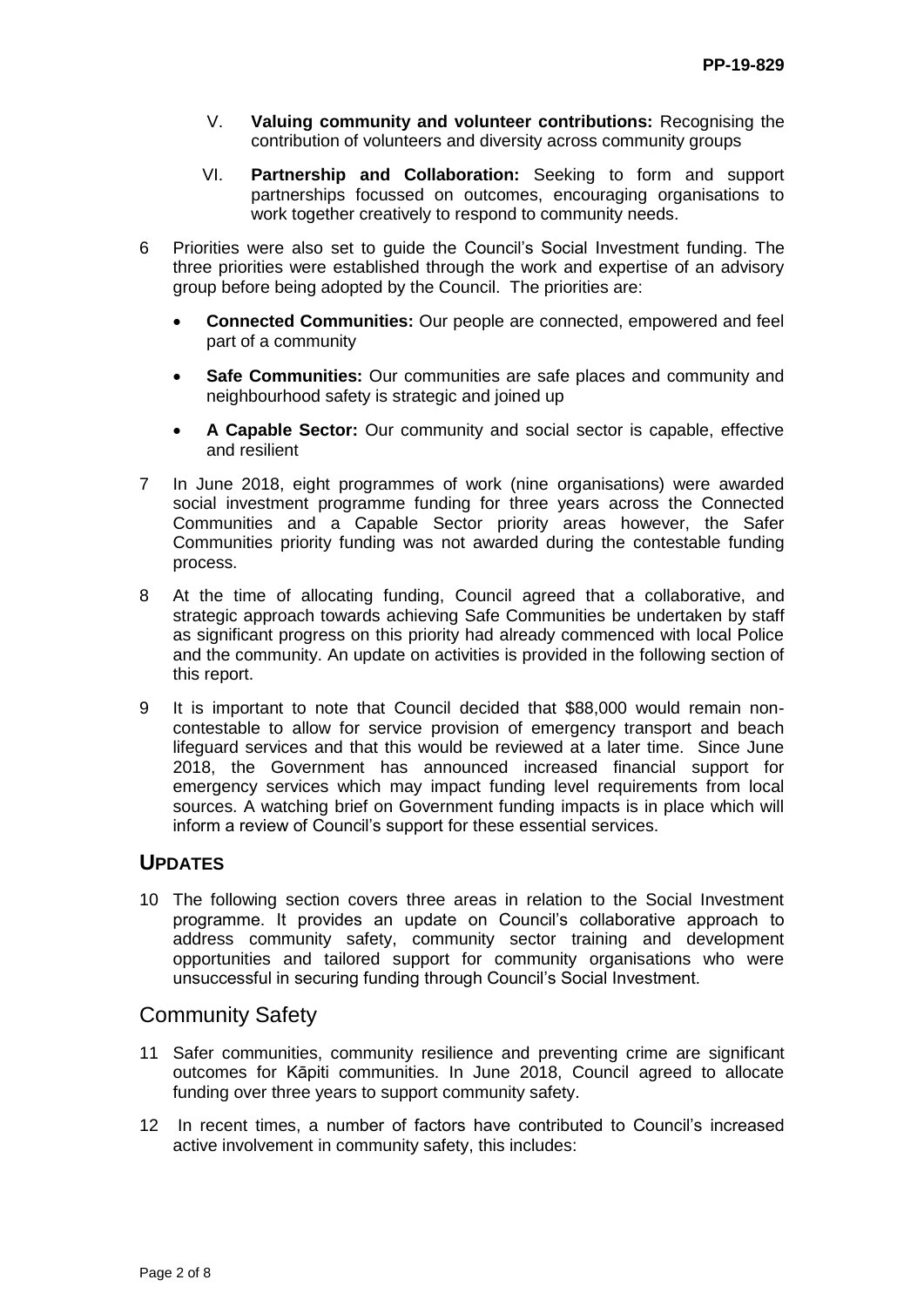- The re-signing of a memorandum of understanding between Council and Kapiti-Mana Police.
- Working with the Police on a **Scanning, Analysis, Response, and Assessment (**SARA) project.
- Working with the Makarini Street Neighbourhood Impact Forum (Forum's for communities affected by the Kāpiti Expressway) and the rise of antisocial behaviour in specific areas.
- Work to facilitate and support the Ōtaki graffiti eradication initiative that is overseen by the Ōtaki Community Board and delivered by Kāpiti Youth Support.
- 13 The next section provides an update on the Safe Communities priority from June 2018.

# Place-based Community Safety Update

- 14 Following on from a community event at Kapiti Impact Trust (March 2018) with a significant police presence. A working group made up of Zeal Kāpiti, Kāpiti Police, Council, Kāpiti Impact Trust, Waikanae and Kāpiti Community Patrol's and interested community members was formed to support a project that concentrated on Paraparaumu East. At the time, Police had indicated that Paraparaumu East was of significant concern as it had one of the highest volume of crime in the greater Wellington region.
- 15 A place-based community safety initiative was established with the strategic approach to reduce incidences in high volume crime areas, increase a sense of safety in Paraparaumu East and grow community pride. The following table outlines activities within the Safe Communities priority.

| <b>Activities</b>                            |                                                                                                                                                                                                                                                                                                                                                                                                     |
|----------------------------------------------|-----------------------------------------------------------------------------------------------------------------------------------------------------------------------------------------------------------------------------------------------------------------------------------------------------------------------------------------------------------------------------------------------------|
| <b>CPTED</b><br>assessment                   | A community self-assessment (using Crime prevention through<br>Environmental Design principles) was carried out by Police,<br>Community patrols and Council to inform a plan for action. Lighting<br>was found to be the biggest issue. This resulted in the<br>re-<br>prioritisation of Council's LED street lighting programme with LED<br>street lighting completed in Paraparaumu East in 2018. |
| Growing<br>community pride<br>through events | Community events hosted by Council, Police, Community Patrols,<br>Kāpiti Impact Trust and Zeal to grow community pride saw an<br>immediate reduction in high volume crime in Paraparaumu East.<br>Next steps include working with the local school to understand<br>issues for children and families and work together on a solution-<br>focussed approaches.                                       |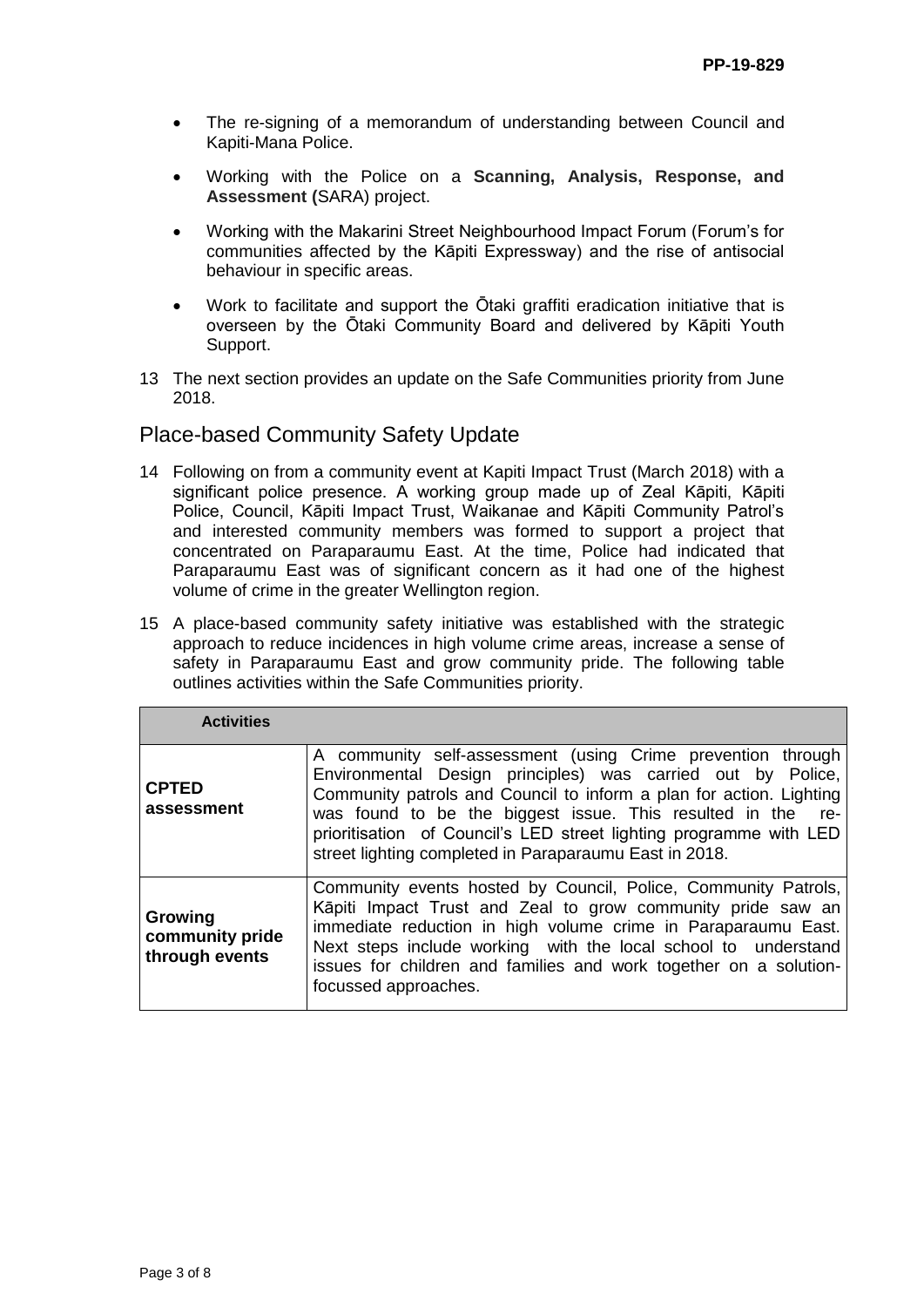| <b>Activities</b>                              |                                                                                                                                                                                                                                                                                                                                                                                                                                                      |  |  |
|------------------------------------------------|------------------------------------------------------------------------------------------------------------------------------------------------------------------------------------------------------------------------------------------------------------------------------------------------------------------------------------------------------------------------------------------------------------------------------------------------------|--|--|
| <b>Community Safety</b><br><b>Survey</b>       | A community survey was developed to help the working group<br>understand the community's safety concerns. Council, KIT, Zeal, the<br>Police and the Community Patrols held 'street corner' coffee sessions<br>around the Paraparaumu East community and talked with residents<br>about their safety concerns<br>Over 100 surveys were filled in by Paraparaumu East residents.<br>These findings will inform a plan for implementation in 2019/2020. |  |  |
| <b>Community pride</b><br>and clean up         | Kāpiti Impact Trust and the Police with assistance of Council<br>instigated a community clean up initiative that concentrated on<br>commercial properties in the Paraparaumu East area.                                                                                                                                                                                                                                                              |  |  |
|                                                | The Waikanae and Kāpiti Community Patrol partnered to increase<br>patrols around Paraparaumu East which increase elevated a<br>presence in Paraparaumu East and the areas of concern.                                                                                                                                                                                                                                                                |  |  |
| A joined up<br>approach to Crime<br>prevention | Hookway and Kaitawa Community Garden initiative was an<br>opportunity to talk with local residents about crime prevention. The<br>event provided a platform for community conversations about safety.<br>The Police, Neighbourhood Support (ASK), Kapiti Community Patrol<br>had information stalls at the event.                                                                                                                                    |  |  |
| Other work                                     | Community patrol feedback and reporting on safety issues<br>$\blacksquare$                                                                                                                                                                                                                                                                                                                                                                           |  |  |
|                                                | Continued work with Neighbourhood Support Horowhenua.                                                                                                                                                                                                                                                                                                                                                                                                |  |  |
|                                                | A community survey carried out in Paraparaumu Central to<br>$\blacksquare$<br>understand safety issues.                                                                                                                                                                                                                                                                                                                                              |  |  |
|                                                | After a presentation from Regional Public Health, the Kapiti<br>Older Persons' Council's will disseminate<br>information<br>regarding older people and alcohol misuse, with the view to<br>reduce harm and crime.                                                                                                                                                                                                                                    |  |  |

- 16 Next steps for this project includes the development and implementation of a joined up action plan based on the information gathered from surveys. Priority areas for community safety are Paraparaumu East, Paraparaumu Central and Ōtaki.
- 17 All three Community patrols have identified tagging and graffiti as a significant issue for Kāpiti communities. A unique opportunity to partner with Porirua City Council will be explored to address this issue. Updates to appropriate Community Boards will be scheduled in the coming months to brief them on potential initiatives.
- 18 Going forward, Council will continue to work with Neighbourhood Support Horowhenua (their boundaries include Ōtaki) and over the coming months, Council will establish a relationship with the new Neighbourhood Support Coordinator in Kāpiti and explore opportunities to work collaboratively. To date, Council has offered to support the service by updating neighbourhood databases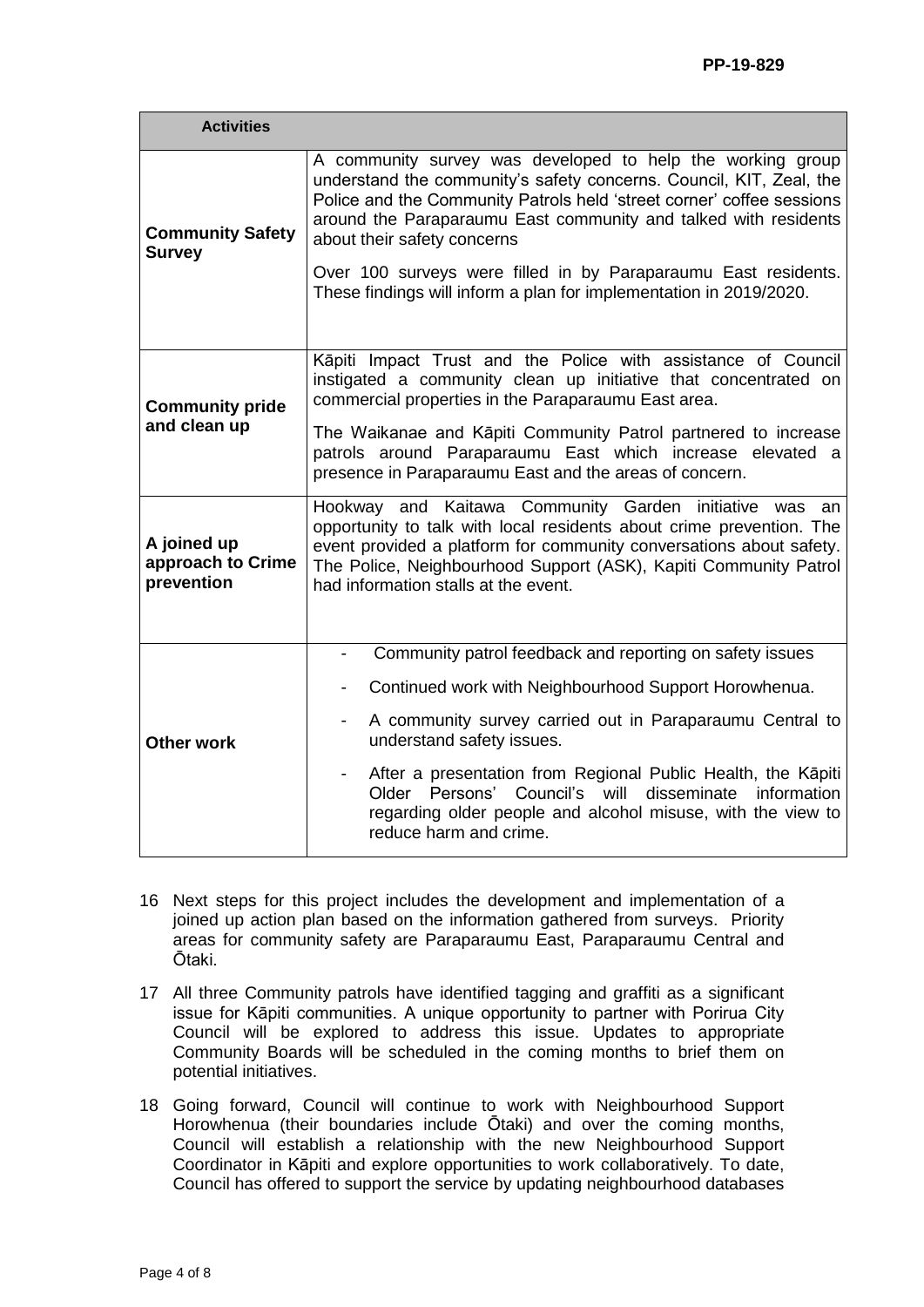and purchasing neighbourhood support resources, along with sharing Neighbourhood support information at community events.

### Social Investment- Ongoing support for the sector

- 19 Council's Social Investment programme is being reinforced with training and development opportunities for the not-for-profit social and community sector.
- 20 These development opportunities follow a suite of sustainable funding held earlier in the year where over 350 participants attended workshops on a range of topics from, sustainable funding to good governance.
- 21 Since June 2018, four capacity building workshops and regular funding clinics have been provided to the wider sector, along with targeted training for current social investment contract holders.
- 22 For the wider social sector, approximately 180 participants have attended a range of workshops, the topics have included:
	- Raising my organisation's profile: a community workshop for not-forprofits on how to use communications channels and social media to help build the profile of service that they provide.
	- Treaty Voyages: a community workshop on understanding the Treaty of Waitangi in today's context and applying kaupapa Maori perspectives on community organisations and their work.
	- Festival Refuel: An end of year celebration for community organisations and a session with capacity building experts. This session also made available a range of community resources.
	- Connections and Collaboration: a workshop delivered by Inspiring Communities, specialists in community-led development, on partnering for best community outcomes.
- 23 To date, the community workshops are oversubscribed and with such high demand we now have a waiting list of 25 people to attend upcoming training. This is additional to an overwhelming response to the treaty voyages workshop with requests for further opportunities to learn about how to apply treaty principles to organisations work programme.
- 24 In the coming months, the Social Investment programme will focus on principles of equity and grants for services with a funders forum planned for late July.

Support for Social Investment contract holders 2018-2021

- 25 Regular capability sessions and clinics on iwi engagement, peer support and collaboration have been provided to support all nine social investment contract holders. This is provided as part of Council's commitment to support the delivery of community services to promote collaboration and encourage innovation to achieve best results.
- 26 Year One report backs from Social Investment contract holders will be available in September 2019. Report backs on all eight programmes funded through the Social Investment programme will be presented to the Elected Members later in the year.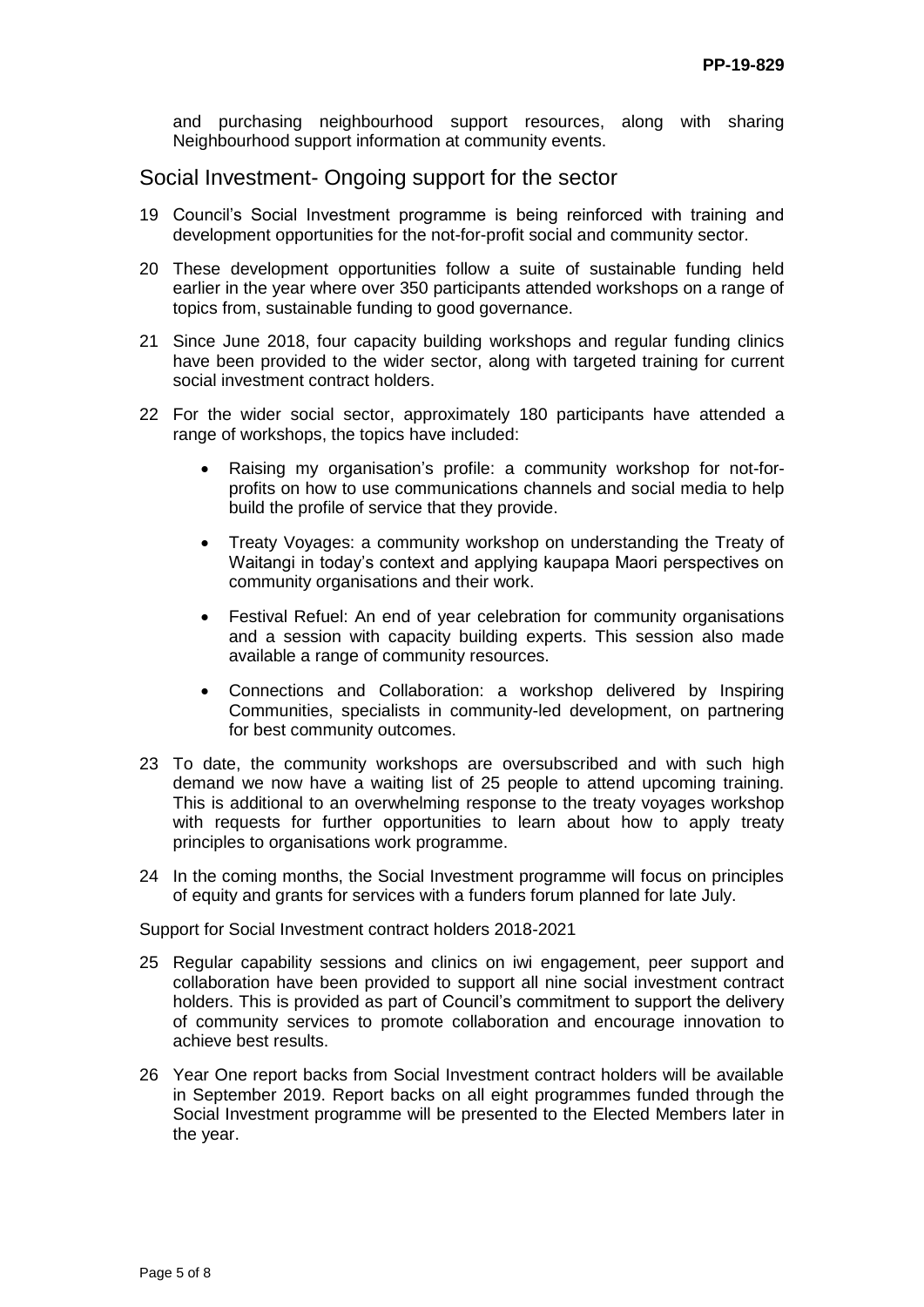27 That the Committee notes that Year One progress reports from social investment contract holders will be

# Tailored support for Community Organisations

- 28 During the Council's realignment to the new the Social Investment programme it was acknowledged that community contract holders (prior to 2018) provided a range of invaluable services to the community, however the Council was not able to fund them all and committed to supporting these groups through a tailored capability building opportunity to enhance their organisations sustainability.
- 29 The following section outlines support for 2017/18 Contract holders who were not successful in securing Council Social Investment funding.

#### Kāpiti Citizens Advice Bureau (CAB)

30 Council granted one-off funding of \$2,500 to support the on-going operation of the service. Kāpiti CAB were also successful in securing other Council funding to support their service from the Community Grants Scheme. Through tailored support the Council paired the CAB with a sustainable income specialist who has assisted the CAB to implement a fundraising plan. The CAB has been successful in raising funds to support their service provision.

#### Ōtaki Citizens Advice Bureau (CAB)

31 Council also granted one-off funding of \$2,500 to support the ongoing work of the service. Again, the Council paired the Ōtaki CAB with a sustainable funding specialist which has seen the CAB moved to Xero accounting and become GST registered. They are currently working on a strategy to reduce their working capital to enable them to be eligible for traditional funding avenues

A Safe Kapiti (ASK)

32 Ten hours of support from an expert advisor was provided. This has resulted in the development of a sustainability plan that concentrates on a range of sections including an action plan on positioning to make successful grant applications to a variety of funders. Ongoing support will be made available to ASK as a valued service that previously received significant funding from Council. It is important to note that ASK has transitioned to a new governance structure which no longer allows for special Council membership.

Well-Able (formerly the Kapiti Disability Information and Equipment Centre)

33 Support provided to Well-Able was a mix of Council staff and independent expert advice that covered financial accounting, funding sustainability, project planning, gaps analysis and market research. Well-Able were successful in securing additional funding from an external funder for programmes.

#### Additional Support for not-for-profits

34 Additional support for community organisations included advice for Te Ara Korowai Wellbeing Centre to develop a plan that concentrates on their challenges. Ōtaki RSA, the expert advisor supported them with an application to the Community facilities fund (decision in June). Advice also given to the Coastguard regarding fundraising efforts for their new capital project.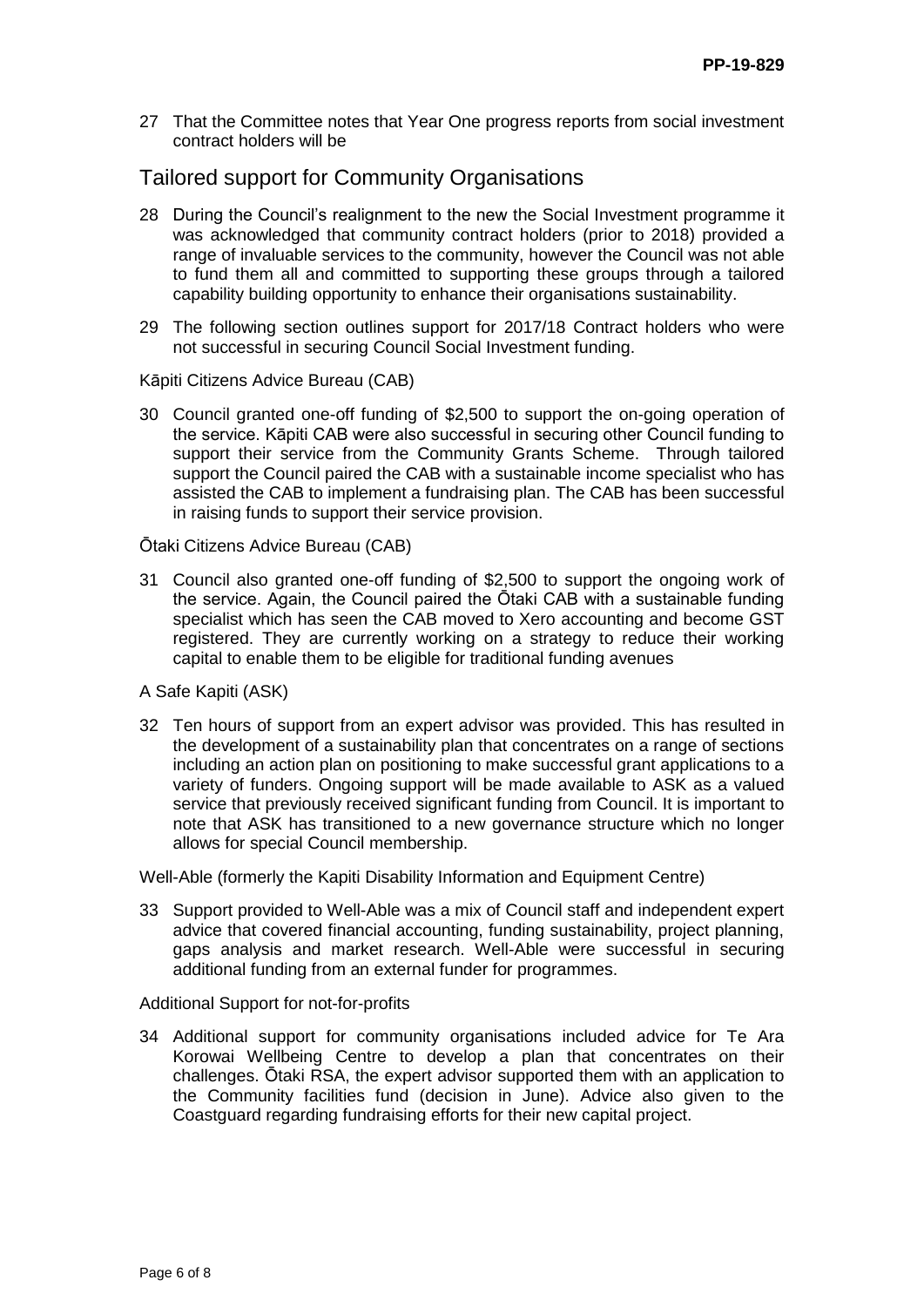### Policy considerations

35 The Social Investment programme is timed in a three-year cycle to coincide with the adoption of Council's Long term plan. This allows funding priorities to align with future Long term plans. The next contestable round will be open in 2020/2021.

### Legal considerations

36 There are no legal considerations associated with this report.

### Financial considerations

- 37 The total social investment funding is \$985,000 for a three-year period and is available under the Community Support Activity.
- 38 In June 2018, Council decided to make \$88,000 of the social investment fund non-contestable to allow for service provision of emergency transport and beach lifeguard services. This programme of funding will be reviewed at a later time. This is additional to the amount mentioned above.

### Tāngata whenua considerations

- 39 Iwi prosperity and the Treaty of Waitangi are two of the guiding principles within the Social Investment programme. To assist with putting these principles into practice, the social investment programme provided treaty specific training for the wider community sector.
- 40 Advice and support was provided by local kaupapa Māori practitioners to support social investment contract holders to expand their knowledge of local iwi and the significance of iwi engagement.

#### Strategic considerations

- 41 The Council, through its Long term plan, has committed to planning for growth and investing in the right things to support the needs of Kāpiti communities.
- 42 The social investment programme is aimed to increase social infrastructure to grow resilient communities and meet the changing needs of communities, this includes improving safety and the perception of safety and supporting community organisations to deliver local solutions for local needs.
- 43 Safe communities' initiatives also contribute to community-based civil defence activity and promotes community connectedness.

#### **SIGNIFICANCE AND ENGAGEMENT**

#### Significance policy

44 This matter has a low level of significance under Council's Significance and Engagement policy.